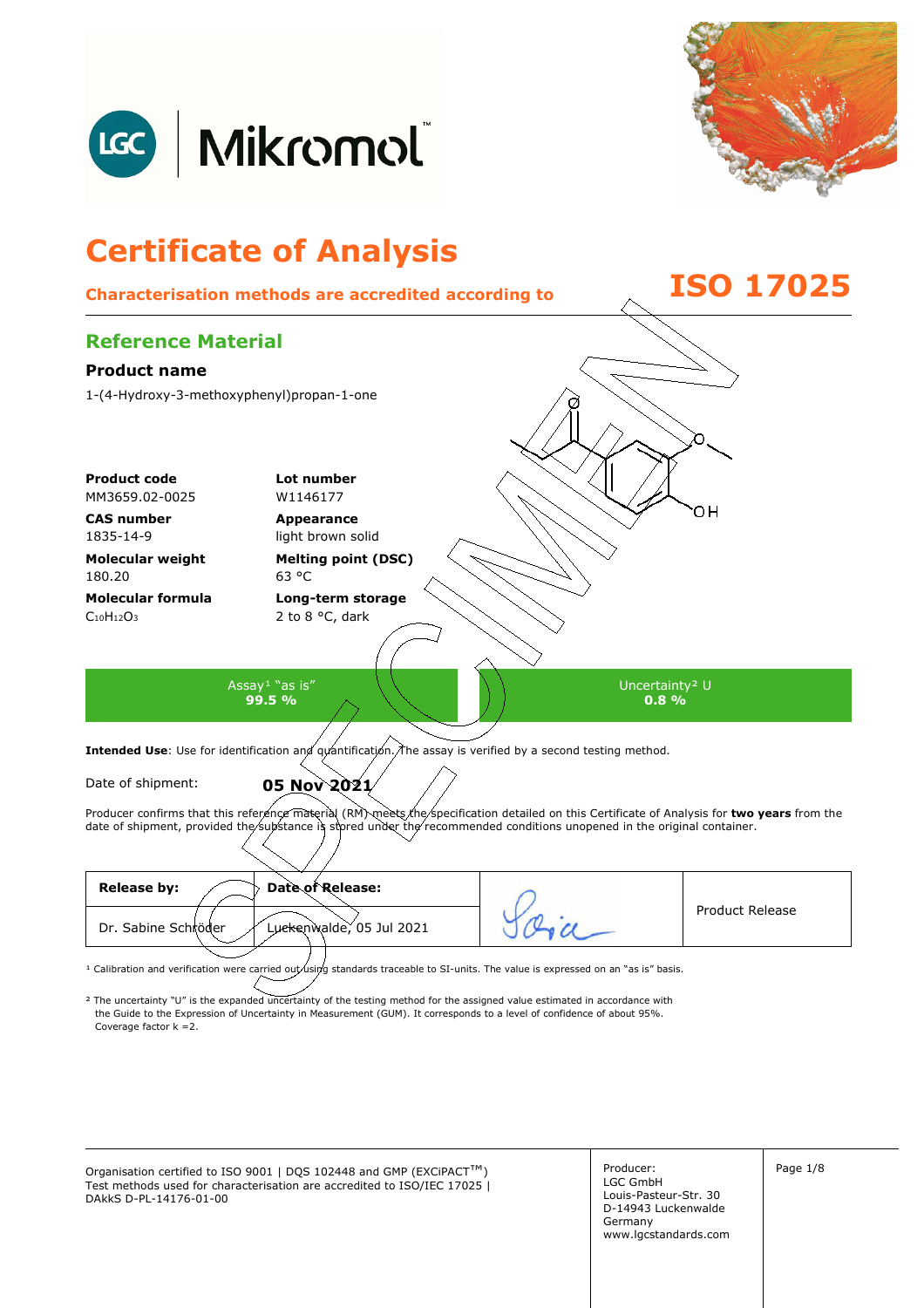

#### **Product information**

This RM is intended for laboratory use only and is not suitable for human or animal consumption. This RM conforms to the characteristics of a primary standard as described in the ICH Guidelines. The values quoted in this Certificate of Analysis are the producer's best estimate of the true values within the stated uncertainties and based on the techniques described in this Certificate of Analysis. The characterisation of this material was undertaken in accordance with the requirements of ISO/IEC 17025. The identity is verified by data from international scientific literature.

#### **Storage and handling**

Before usage of the RM, it should be allowed to warm to room temperature. No drying is required, as assigned values are already corrected for the content of water and other volatile materials.

Reference Material quality is controlled by regularly performed quality control tests (retests).

#### **Further content**

Assigned value Purity Identity Revision table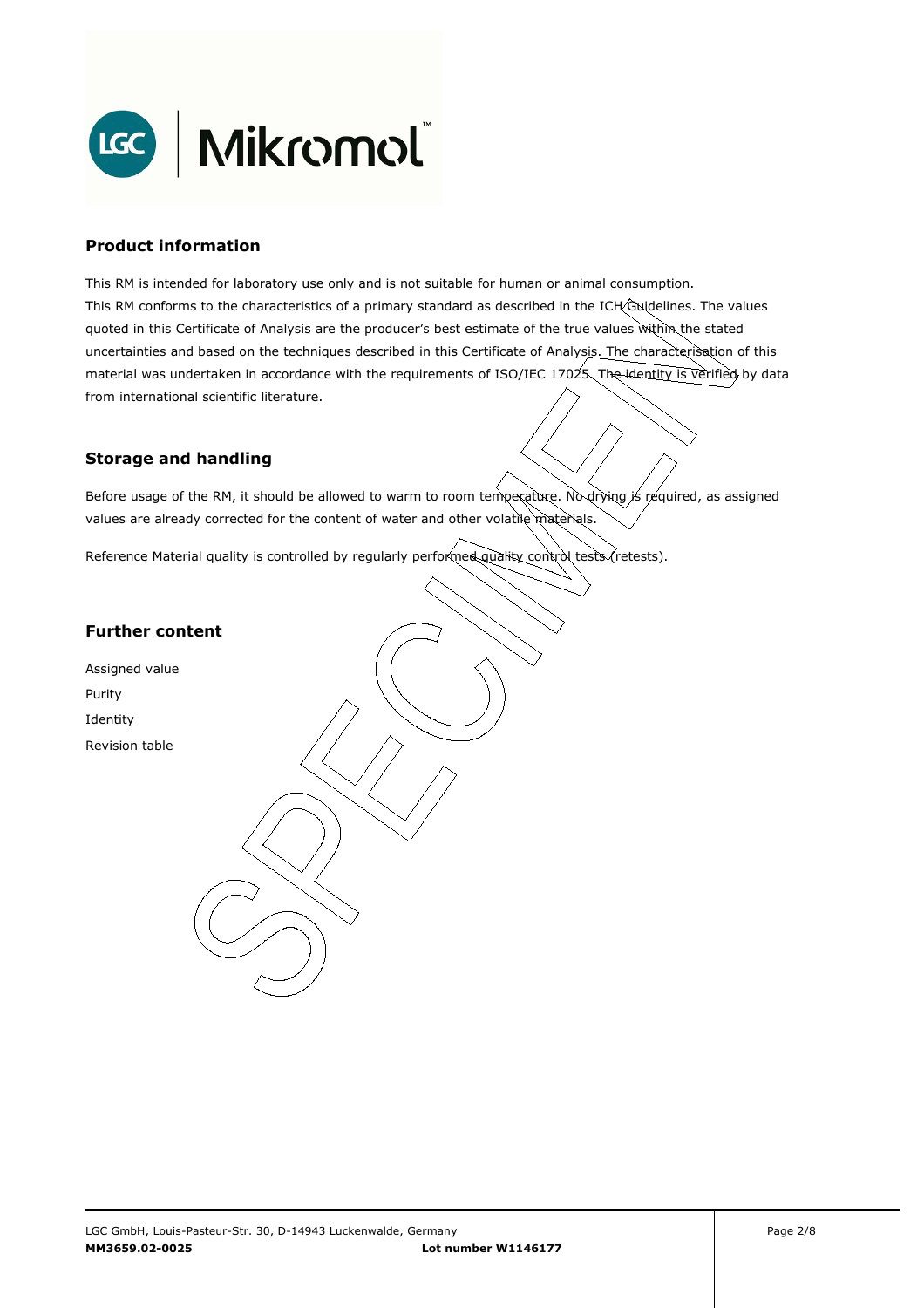

## **Assigned value**

#### **Assay "as is": 99.49 %; U = 0.77 %**

The assay "as is" is assessed by carbon titration of elemental analysis and is equivalent to the assay based on the The verified result lies inside our acceptance criteria, i.e. less than 1.0 % difference to assay assigning technique. not-anhydrous and not-dried substance. The assay is verified by 100% method/mass-balance)

For quantitative applications, use the assay as a calculation value on the  $\gamma$  as is basis". The uncertainty of the assay can be used for estimation/calculation of measurement uncertainty.

#### **Method 1: Value assigning technique - carbon titration of elemental analysis**

percentage carbon found in relation to percentage carbon as calculated for molecular formula

9.49 %; U = 0.77 %

99.83 %

**Result** (mass fraction, **n = 3**)

**Method** 

**Result Method 2: Value verifying technique - 100% method 100% method (mass balance) with chromatographic purity by HPLC** 

The calculation of the 100% method follows the formula:

Purity (%) Assay (%) = (100 % - volatile contents (%)  $\chi$  / 100 %

Volatile contents are considered as absolute contributions and purity is considered as relative contribution.

Inorganic residues are excluded by additional tests.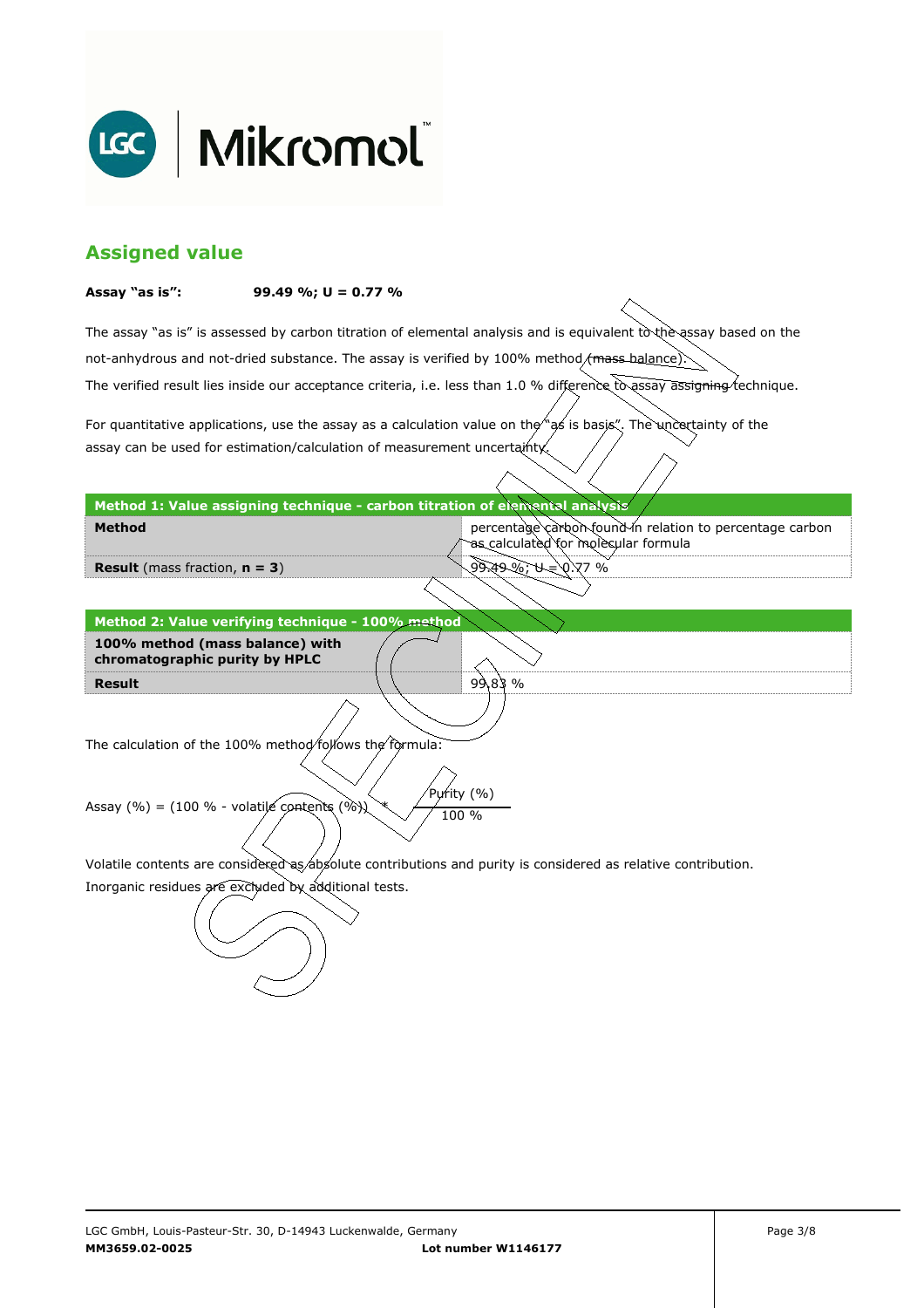

# **Purity**

**Purity by High Performance Liquid Chromatography (HPLC)** 

| --- --- ----- <i>-</i>                            |                                                                |  |
|---------------------------------------------------|----------------------------------------------------------------|--|
| <b>HPLC Conditions:</b>                           |                                                                |  |
| <b>Column</b>                                     | Cortecs UPLC C18+; 1.6 µm, 75 x 2.1 mm                         |  |
| <b>Column temperature</b>                         | 40 °C                                                          |  |
| <b>Detector</b>                                   | DAD, 210 nm <sup>2</sup>                                       |  |
| Injector                                          | Auto 2.00 µl; 0.068 mg/ml in Acetonitrile/Water 50/50<br>(v/v) |  |
| <b>Flow rate</b>                                  | $0.5 \text{ mK}$ min                                           |  |
| <b>Phase A</b>                                    | Water, 0.1% MCOOH                                              |  |
| <b>Phase B</b>                                    | Acetonitrile, 0.1 % HCOOH                                      |  |
| <b>Gradient program</b>                           | 0-1-min A/B 98/2                                               |  |
|                                                   | 1-4 min A/B to 2/98                                            |  |
|                                                   | 4-5 min A/B to 98/2                                            |  |
|                                                   | 5-9 min A/B 98/2 (v/v)                                         |  |
| HPLC chromatogram and peak table                  |                                                                |  |
| 518<br>$500 -$                                    |                                                                |  |
| 450                                               | 4,05 Substanz                                                  |  |
| 400                                               |                                                                |  |
| 350                                               |                                                                |  |
| 300                                               |                                                                |  |
| 250                                               |                                                                |  |
| $_{\rm 200}$<br>Respnse [mAU]                     |                                                                |  |
| 150                                               |                                                                |  |
| $100 -$<br>50                                     |                                                                |  |
| $\circ$                                           |                                                                |  |
| $-50$                                             |                                                                |  |
| $-100$                                            |                                                                |  |
| $-150$                                            |                                                                |  |
| $-196 -$<br>1,00<br>2,00<br>3,00<br>4,00<br>0, 01 | 6,00<br>8,00<br>5,00<br>7,00<br>9,00                           |  |
|                                                   | Time [min]                                                     |  |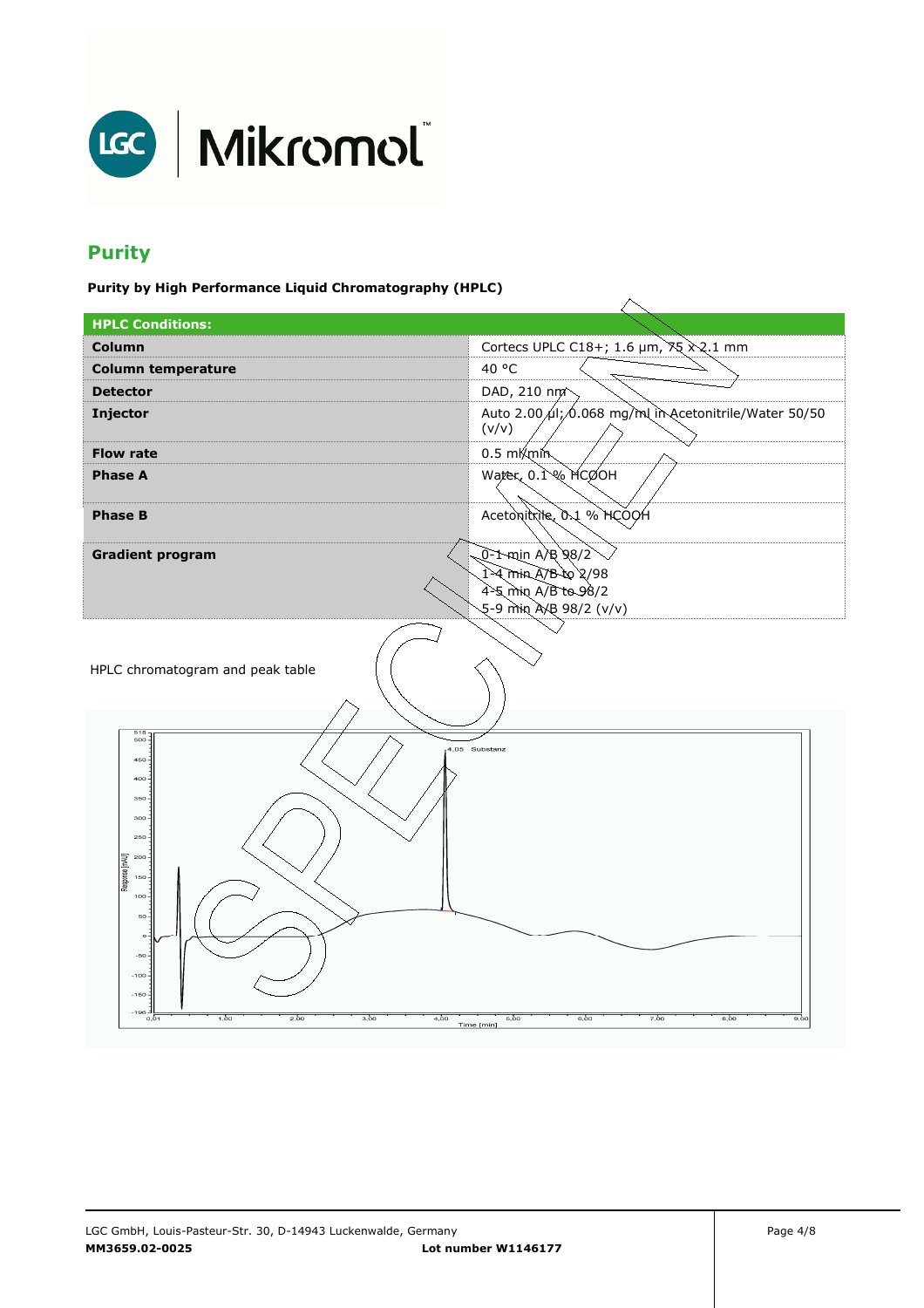

| Area percent report - sorted by signal |                       |         |            |  |
|----------------------------------------|-----------------------|---------|------------|--|
| PK#                                    | <b>Retention time</b> | Area    | Area %     |  |
|                                        | 4.053                 | 18.1307 | $100.00\%$ |  |
| <b>Totals</b>                          |                       | 18.1307 | 100.00     |  |

The content of the analyte was determined as ratio of the peak area of the analyte and the cumulative areas of the purities, added up to 100 %. System peaks were ignored in calculation.

| Result $(n = 3)$ |  |  |  |
|------------------|--|--|--|
|------------------|--|--|--|

**100.00 %; U ≥ 0.18 %** 

#### **Volatile content**

| <b>Water content</b>                                             |                                                                        |  |
|------------------------------------------------------------------|------------------------------------------------------------------------|--|
| <b>Method</b>                                                    | Karl Fischer titration                                                 |  |
| <b>Result</b> $(n = 3)$                                          | 0.17 %*; $SD = 0.03$ /%                                                |  |
| *not accredited testing method                                   |                                                                        |  |
| <b>Residual solvents</b>                                         |                                                                        |  |
| <b>Method</b>                                                    | <sup>1</sup> H-NMR                                                     |  |
| <b>Result</b> $(n = 1)$                                          | No significant amounts of residual solvents were detected (< 0.05 %).* |  |
| *not accredited testing method                                   |                                                                        |  |
| <b>Inorganic residues</b>                                        |                                                                        |  |
| Elementary analysis<br><b>Method:</b>                            |                                                                        |  |
| Inorganic residues dan be excluded by elementary analysis (CHN). |                                                                        |  |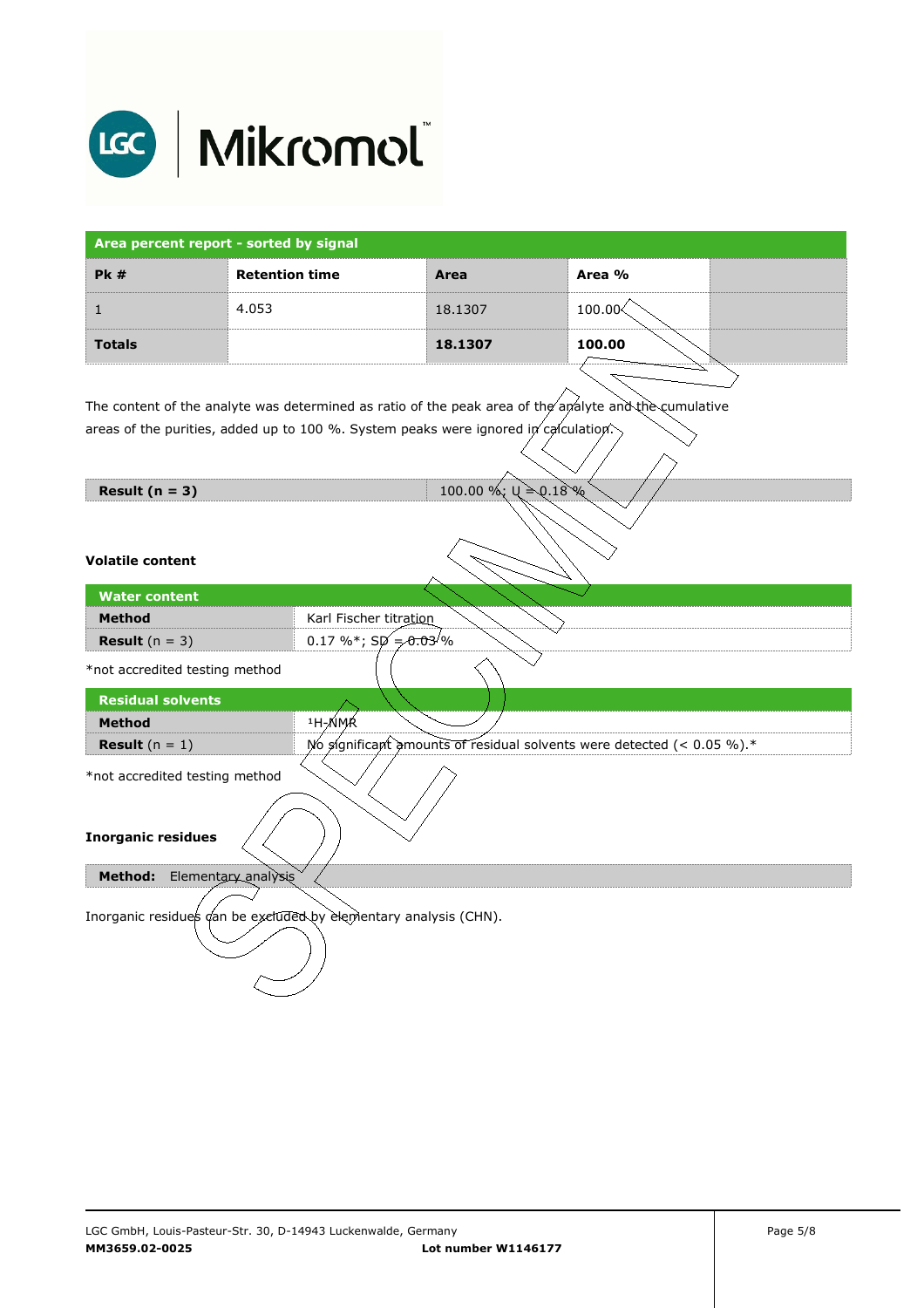

## **Identity**

The identity is assessed by ISO/IEC 17025 accredited testing methods.

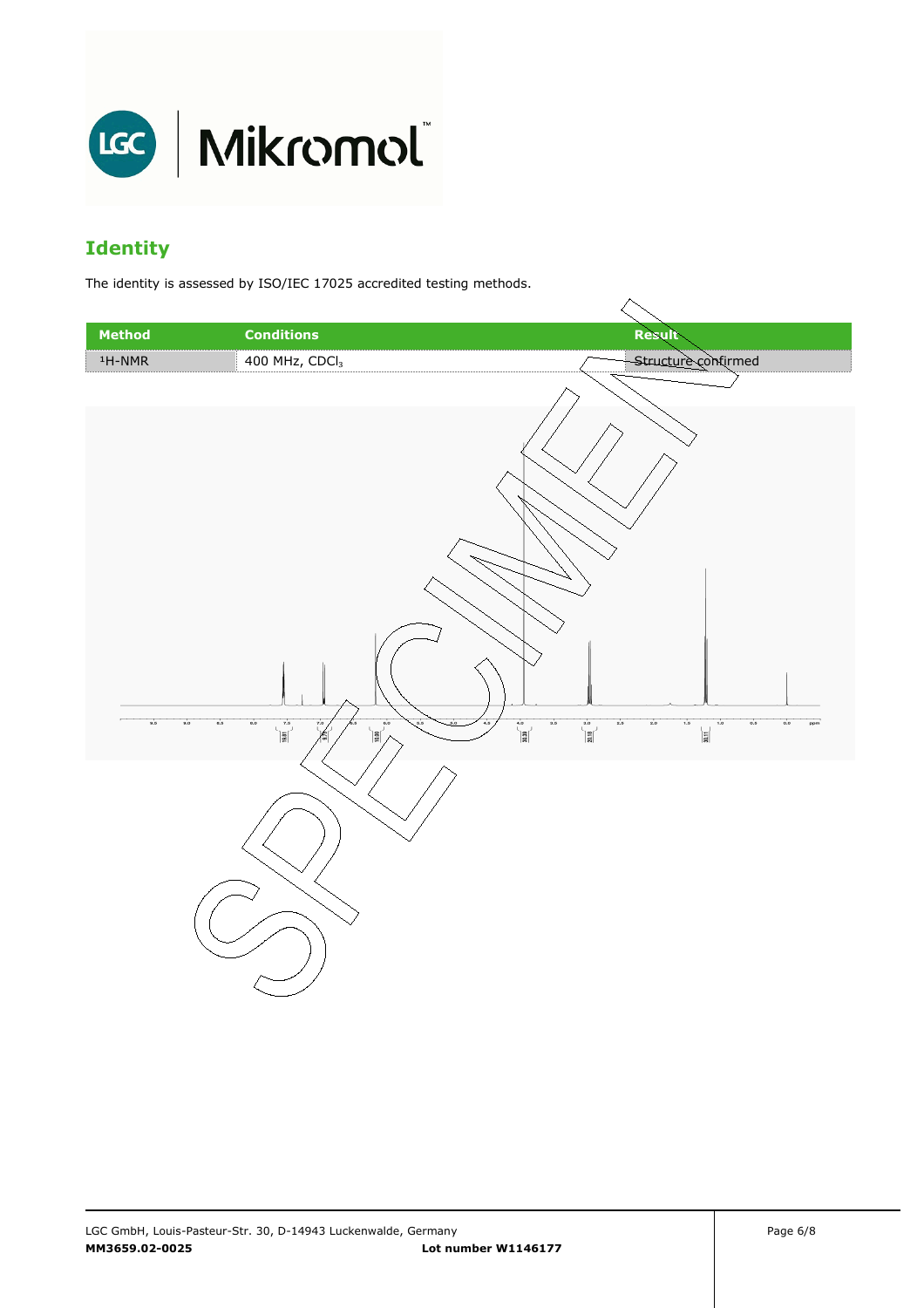

# LGC | Mikromol